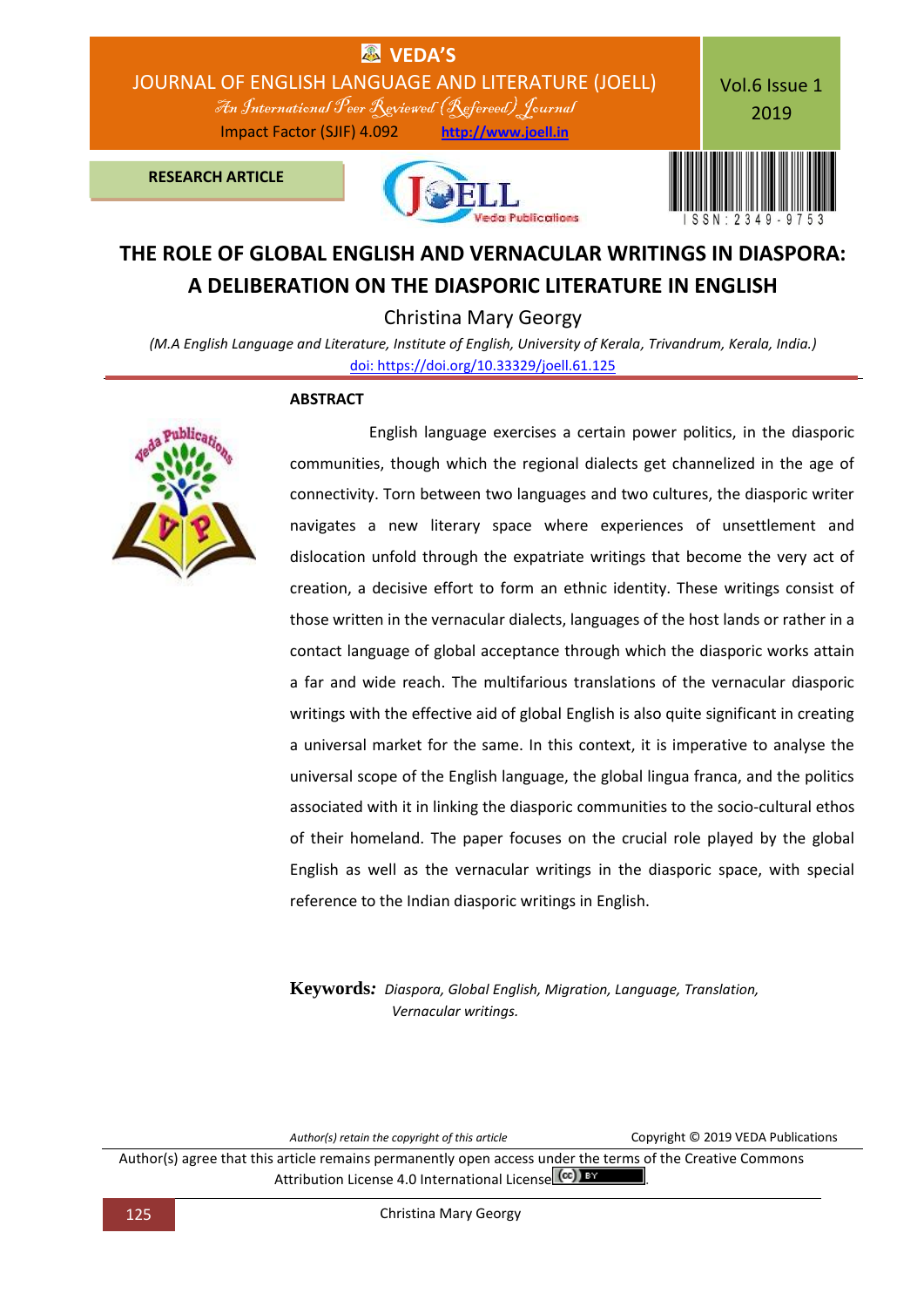# **EX** VEDA'S JOURNAL OF ENGLISH LANGUAGE AND LITERATURE (JOELL) An International Peer Reviewed (Refereed)Journal

Impact Factor (SJIF) 4.092 **http://www.joell.in**

#### **INTRODUCTION**

Employed for the very first time in the Greek translation of Deuteronomy,*("Though shall be a diaspora in all kingdoms of Earth"*)'diaspora', is a term of Greek origin, where *'Dia'* means 'to scatter' and '*sperio'* means to sow. For the Greeks, diaspora meant the dispersal of people through colonization that resulted in diasporic formations. These dislocated people endured identity crisis and existential dilemma but gradually tried to acculturate with the culture and practices of the host land. Whereas for the Jews, Armenians and African the term acquired a more brutal meaning associated with a collective trauma, banishment into exile and a heart aching longing to return to homeland. During the early modern period, trade and labour Diasporas became part of the capitalist world, denoting transnational formations espousing deterritorialized identities. Diasporic settlement came into being as a consequence of the major events including colonialization, globalization, conflicts and civil war in homelands, industrialization and labour deficits, accelerated development of land, maritime transportation facilities, roles of religion and religious fundamentalism.

Today, it implies a positive and ongoing relationship between migrant's homeland and their places of work and settlement. The state linked diasporas possess a homeland to which they remain connected. They use certain strategies for survival which include:

- **Assimilationist strategy:** Strategies aimed at forming a new identity that stands close to host country's for practical goals.
- **Integrational strategy:** Strategies aimed at the substantial degrees of participation in social, economic and political sense of arenas of the host country.
- **Communalist strategy:** Strategies aimed at maintaining the ethno-national identity. The writers, intellectuals and artists play a significant role in the establishment of diaspora, maintenance of cultural traits and in extending communalist strategy.

William Safran has observed that, the diasporas "continue to relate personally or vicariously, to the homeland in a way or another, and their ethniccommunal consciousness and solidarity are importantly defined by the existence of such a relationship." Over the years, the concept of 'diaspora', and the literature associated with the same, has become a powerful discourse for producing knowledge about nation, migration, displacement and transnationalism.

### **DISCUSSION**

English, a language that was spoken by four million people on an island in the north of Europe, has become the global lingua franca in less than four hundred years chiefly as a consequence of certain global events such as the industrial revolution, international commerce, world wars, the collapse of the USSR, advent of information technology and popular culture.The very use of language becomes a political act as language holds a certain power position, among the diaspora, thereby exercising certain power politics though which the regional languages get channelized in the age of globalization.Often there happens a language shift as a consequence of which the speech community gradually of its two languages in favour of the other. Language mixing is yet another effect of the efforts of the expatriates to acculturate with the language and culture of their hostland.Code switching and code mixing are the two varieties often employed by the diasporic communities.It can either be due to the desire to reveal their mixed identity or the inability to express ideas in one language. This facilitates a more efficient and easier communication which incorporates both code switching and code mixing as per the situational demands.

Owing to its closeness to everyday conversations, vernacular language facilitates a close connectedness and a sense of companionship among the members of a community.Hence the vernacular can be considered as one of the literary techniques that can strike a chord with the majority of people. The dialogues and phrases often reinforce the setting of a narrative. Many of the ancient vernacular writings have been translated and preserved for the future diaspora. Vernacular writings are quite alien for different language users and hence it is a closed system, assessable just for the people within the population. .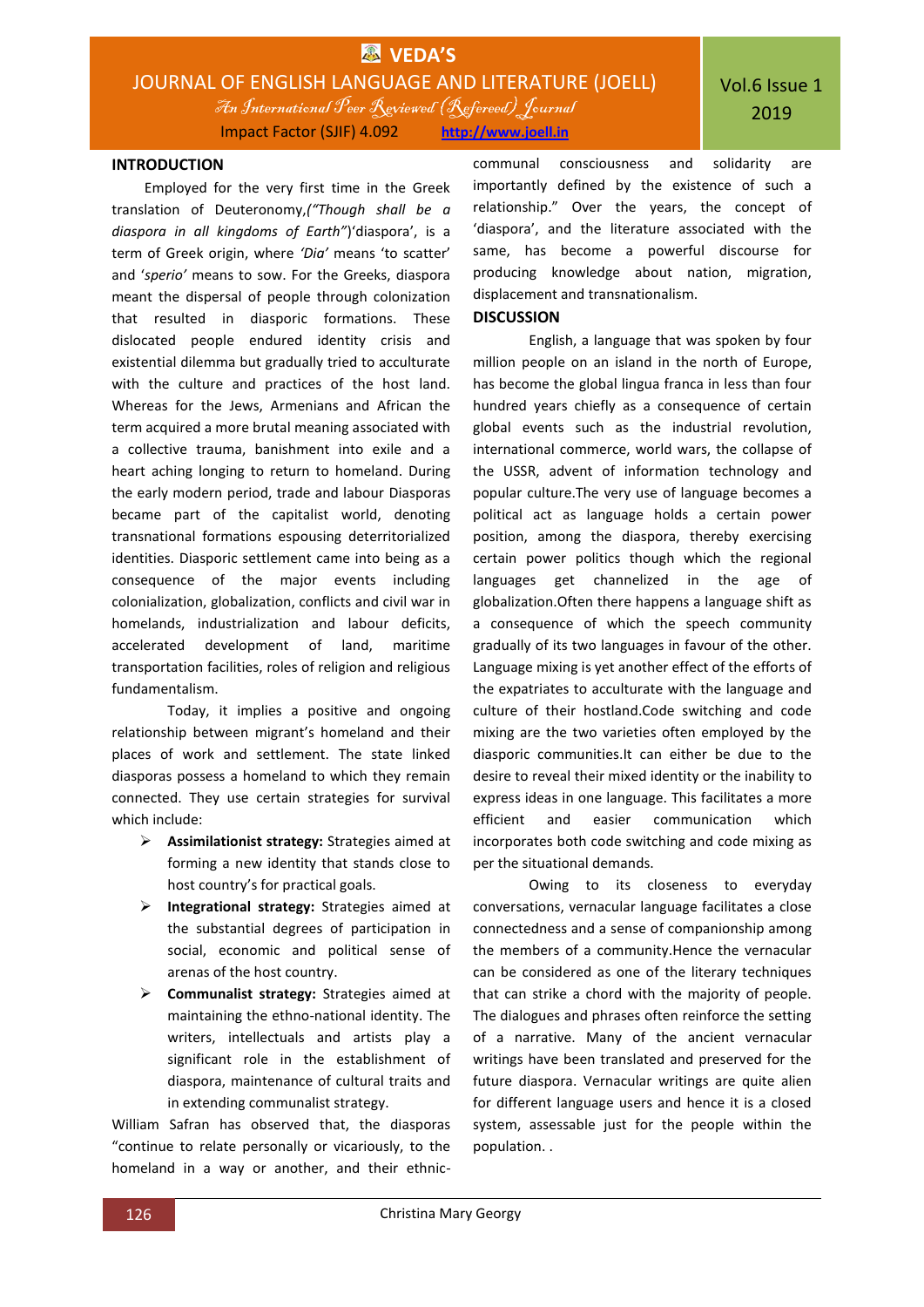# **EX** VEDA'S JOURNAL OF ENGLISH LANGUAGE AND LITERATURE (JOELL) An International Peer Reviewed (Refereed)Journal Impact Factor (SJIF) 4.092 **http://www.joell.in**

Translation proves an important way through vernacular writing get translated, mainly to English language due to its impact on the international scenario. Global English, the style of writing that makes written English more easily understood by the non-nativespeakers, is the preferred style of translators, primarily because of its transparency. Rather than making English sound like other language or over formalizing it, writing with a global audience in mind clarifies written English so that anyone can comprehend. A piece of writing follows the guidelines of global English, it can more easily be understood across boundaries and cultures. When sentences are short and there is little to no syntactical ambiguity, translation takes less time and money.

It is not mandatory that every writer should resort to English language in expressing their ideas. It rests upon the discretion of the author to decide whether the work has to be written in the vernacular language or in global English.There are many Indian diasporic writers who refrain themselves from using the English language no matter the worldwide reach and recognition offered by the same. Whereas Salman Rushdie proves to be a strong advocator of English language and translation of the vernacular writings into English. He opines what while translating something is lost from the original but, at the same time, something new is gained as well. The use of English language by the colonialized nations like India where the language of the colonizers is being used against them as if a strategic essentialism through which the empire writes back. Transliteration also becomes part of certain diasporic writings, especially in the Indian context where indigenous words such as *pooja, yoga, dhoti, pyjams*, etc are used. At times, this results in certain new coinages such as '*Chutnification*' used by Salman Rushdie. "Hinglish", a portmanteau of the languages English and Hindi, is often the budding favoured language of the urban and semi-urban educated Indian youth, as well as the Indian diaspora abroad. Many internet platforms and voice commands on Google also recognize 'Hinglish'.

Diasporic imaginary is a condition of an impossible mourning that transforms mourning into melancholia. In the imaginary of diasporas both

mourning and melancholia persists. (Mishra 9). For this group the nation is not just an imagined community even though it is constructed out of the fantasies about a race or class. These fantasies exist only as long as it is perceived to be under threat from the other. Homeland becomes a fantasy structure in which the diasporic community perceives itself as a homogeneous entity. The rupture from the homeland is perceived as a traumatic incident that becomes part of the fantasy itself.

The diaspora space has become a critical means for understanding global and transnational processes within the post-colonial nation state. (Georgy) Often considered as an umbrella term, including all those literary works written by the authors outside their native country, diasporic literature deals with themes of quest of identity, existential rootlessness, and alienation which emerged as a result of migration and expatriation. Despite being away from their native land the diasporic writers remain connected to their homeland through their literary outputs that are often associated with the diasporic imaginary.

Exile in the form of migration has been the cause of the emergence of a large number of writers.The diasporic writer possess the ambiguous status of being both the ambassador of the homeland and the refugee in the host land. As a refugee he seeks security and protection and as an ambassador he projects his own culture. They live on the margins of two nations and create cultural theories. As they are torn between the two places and two cultures and often languages, the emigrant writer navigates a new literary space. The diasporic literature arises under these circumstances. Therefore, the expat writer senses a forceful necessity to write and hence, it becomes the very performance of creation, a determine dexertion to form anethnic distinctiveness and identity.

The diasporic literature also deals frequently with the inner conflict in the context of cultural displacement. The immigrants away from the homeland sway between crisis and reconstruction. They are thrice alienated from the native land they left behind, from their new host country and their children. The longing to regain lost home often culminates in the creation of a different version of